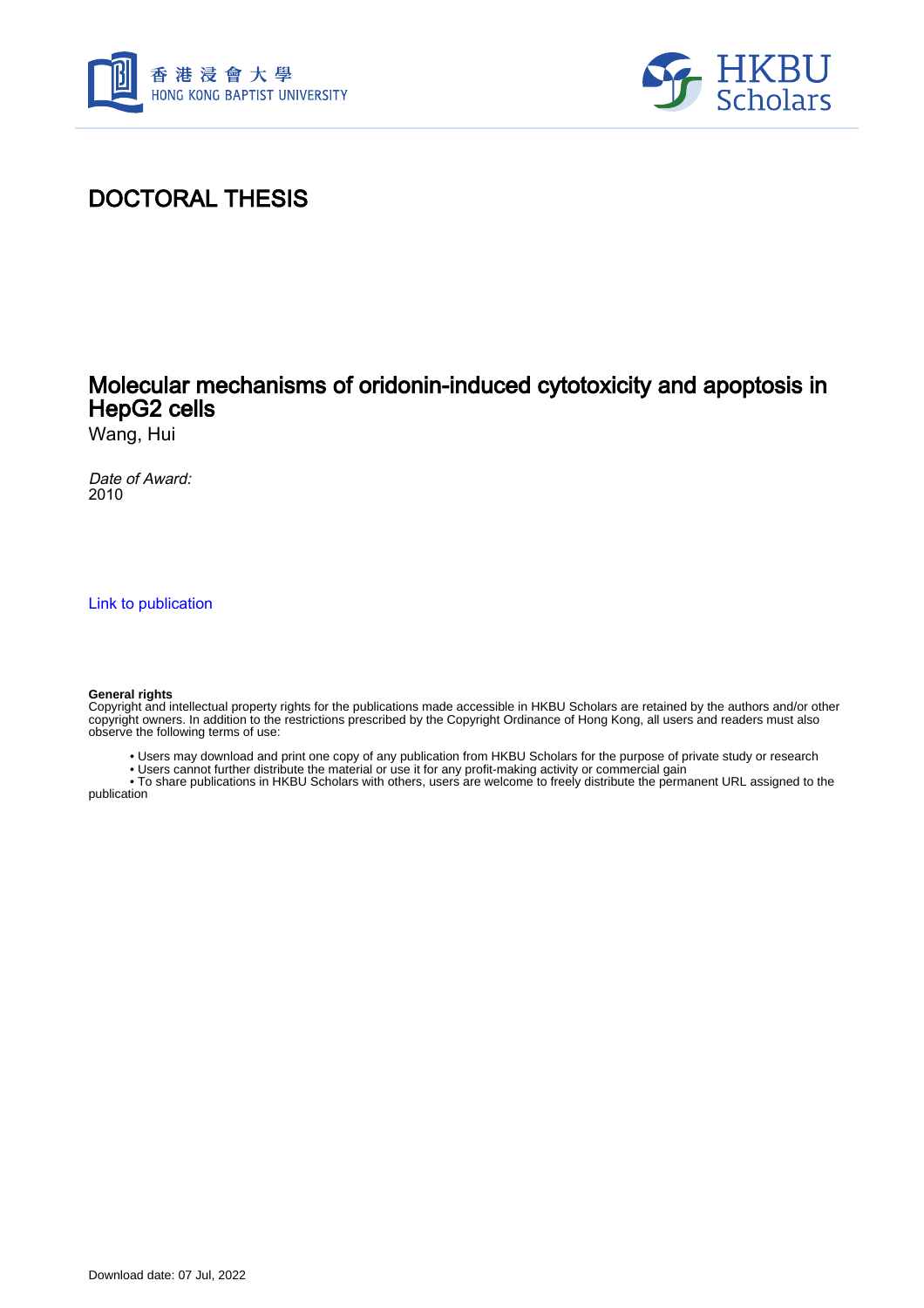# **Molecular Mechanisms of Oridonin-induced Cytotoxicity and Apoptosis in HepG2 Cells**

**Wang Hui** 

## **A thesis submitted in partial fulfillment of the requirements**

**for the degree of**

**Doctor of Philosophy**

**Principal Supervisor: Dr. Yu Zhiling** 

**Hong Kong Baptist University**

**July 2010**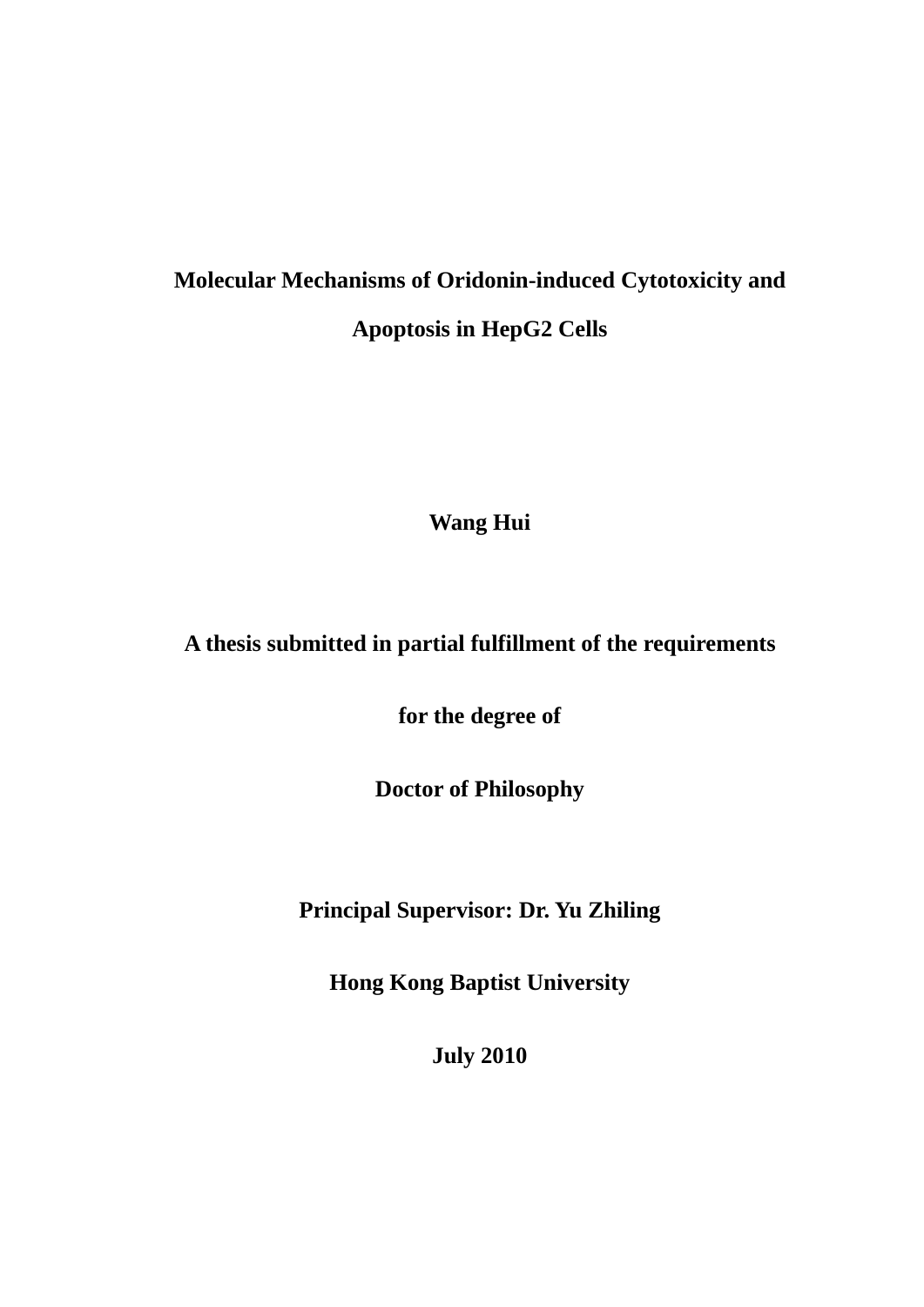### **ABSTRACT**

Oridonin, one of the main active constituents of *Rabdosia rubescens*, has antihepatocarcinoma activity in experimental and clinical settings. Although laboratory and clinical data showed beneficial effect for oridonin in treating hepatocellular carcinoma (HCC), detailed pharmacological activities and molecular mechanisms of oridonin have not been fully elucidated. In this study, I evaluated anticancer effects of oridonin in HepG2 cells and identified relevant molecular mechanisms.

Results showed that oridonin treatment for 24 or 48 h resulted in a time- and dose-dependent decrease in cell viability.  $IC_{50}$  values were determined to be 38.86  $\mu$ M and 24.90 μM for 24-h and 48-h treatments, respectively. Flow cytometric analysis showed that a 24-h treatment of 40 μM oridonin induced G2/M cell cycle arrest and apoptosis. Typical apoptotic nucleus alterations were observed with fluorescence microscope after DAPI staining. Further investigations showed that MAPK and p53 pathways were involved in oridonin-induced G2/M cell cycle arrest and apoptosis of HepG2 cells. Our data showed that in HepG2 cells oridonin activated JNK and p38 pathways which in turn activated p53, and subsequently the expressions of p21 and cyclin-B1/p-Cdc2, which caused G2/M cell cycle arrest. Alterations in mitochondrial functions and p53-dependent activation of caspases as well as the down-regulation of p-ERK were involved in oridonin-induced apoptosis.

Using 2-DE based proteomic approach, 11 up-regulated proteins, namely Grp78, Hsp70.1, Hsc70, Sti1, Prdx2, trifunctional purine biosynthetic protein adenosine-3, Strap, PPase, TCTP, HP1 beta, and GlyRS, as well as 4 down-regulated proteins, namely hnRNP-C1/C2, hnRNP-E1, p27K, and CK18 were identified in HepG2 cells treated with 40 μM oridonin for 24 h. Alteration patterns of Grp78, Hsp70.1 and hnRNP-E1 were verified by Western blotting. Expression patterns of mRNA as determined by qPCR for Hsp70.1, Grp78, Sti1, hnRNP-E1 and hnRNP-C1/C2 were comparable to their protein expression patterns. Functional analyses by exogenous expression or RNA interference demonstrated that hnRNP-C1/C2 was not involved in the anticancer activity of oridonin. Knockdown of hnRNP-E1 expression with specific siRNA significantly decreased cell viability and increased apoptosis. Knockdown of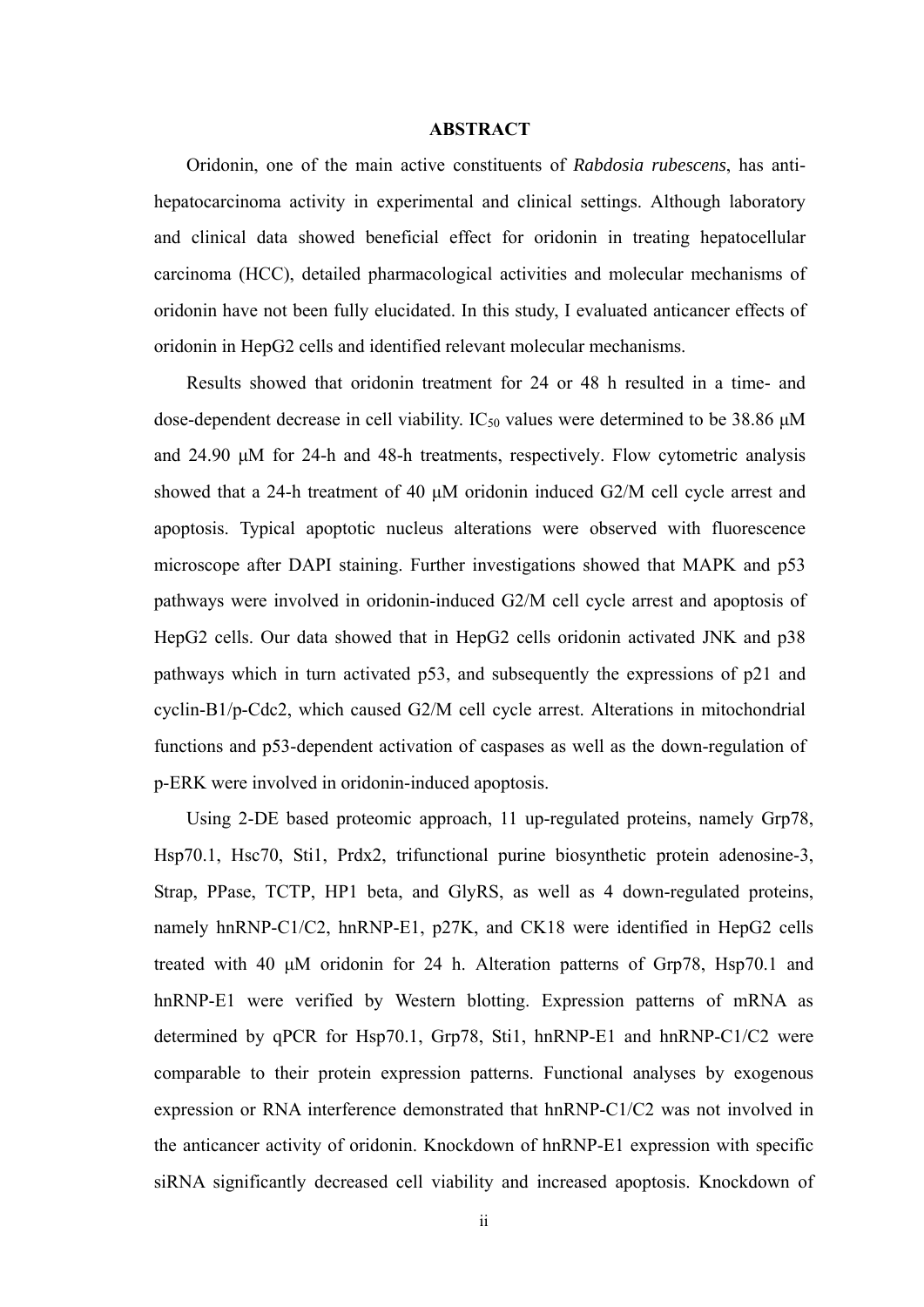Hsp70.1 expression with specific shRNA significantly increased cell death. These data provide evidence for the involvement of hnRNP-E1 in apoptosis and the protective effect of Hsp70.1 in oridonin-treated HepG2 cells.

Immunoblot analysis for the endoplasmic reticulum (ER) stress mediators revealed increased expressions of p-PERK and CHOP, and decreased expressions of PERK, ATF-6 and IRE-1. These findings suggest that oridonin activated ER stress pathway. Knockdown of PERK or IRE-1 with specific siRNA increased oridonin-induced cell death, while suppression of CHOP expression showed no effect on cell viability. These results demonstrated that oridonin-induced ER stress played a protective role in HepG2 cells. Moreover, oridonin treatment for 24 h resulted in reactive oxygen species (ROS) generation, and ROS scavenger N-acetylcysteine (NAC) completely inhibited ROS production and restored cell viability, suggesting that ROS generation contributed to oridonin-induced HepG2 cell death.

In conclusion, this study provides further insight into the anticancer activities and molecular targets of oridonin in cultured HepG2 cells. Findings of this work advance our understanding about the molecular mechanisms of oridonin in liver cancer intervention.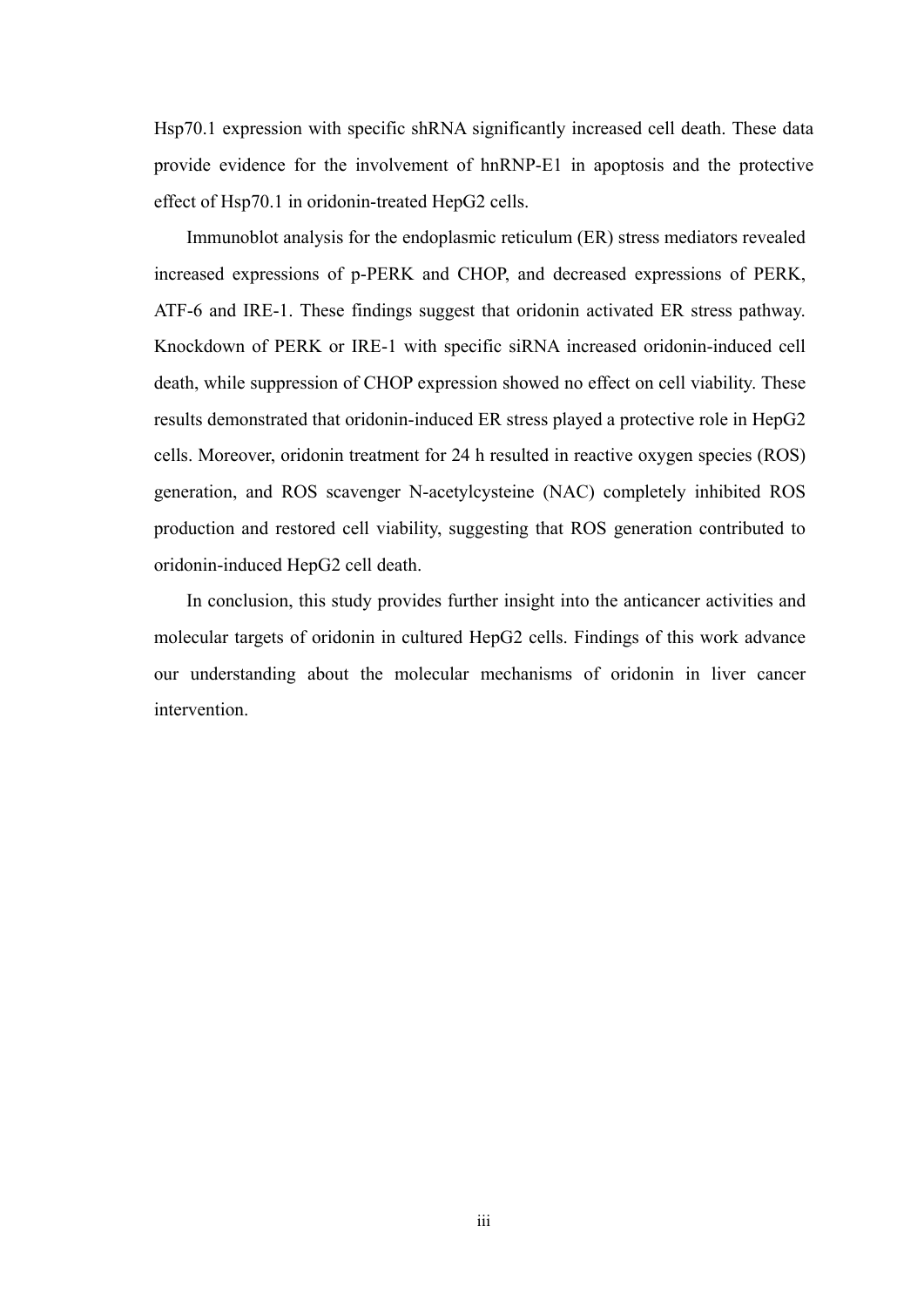## **TABLE OF CONTENTS**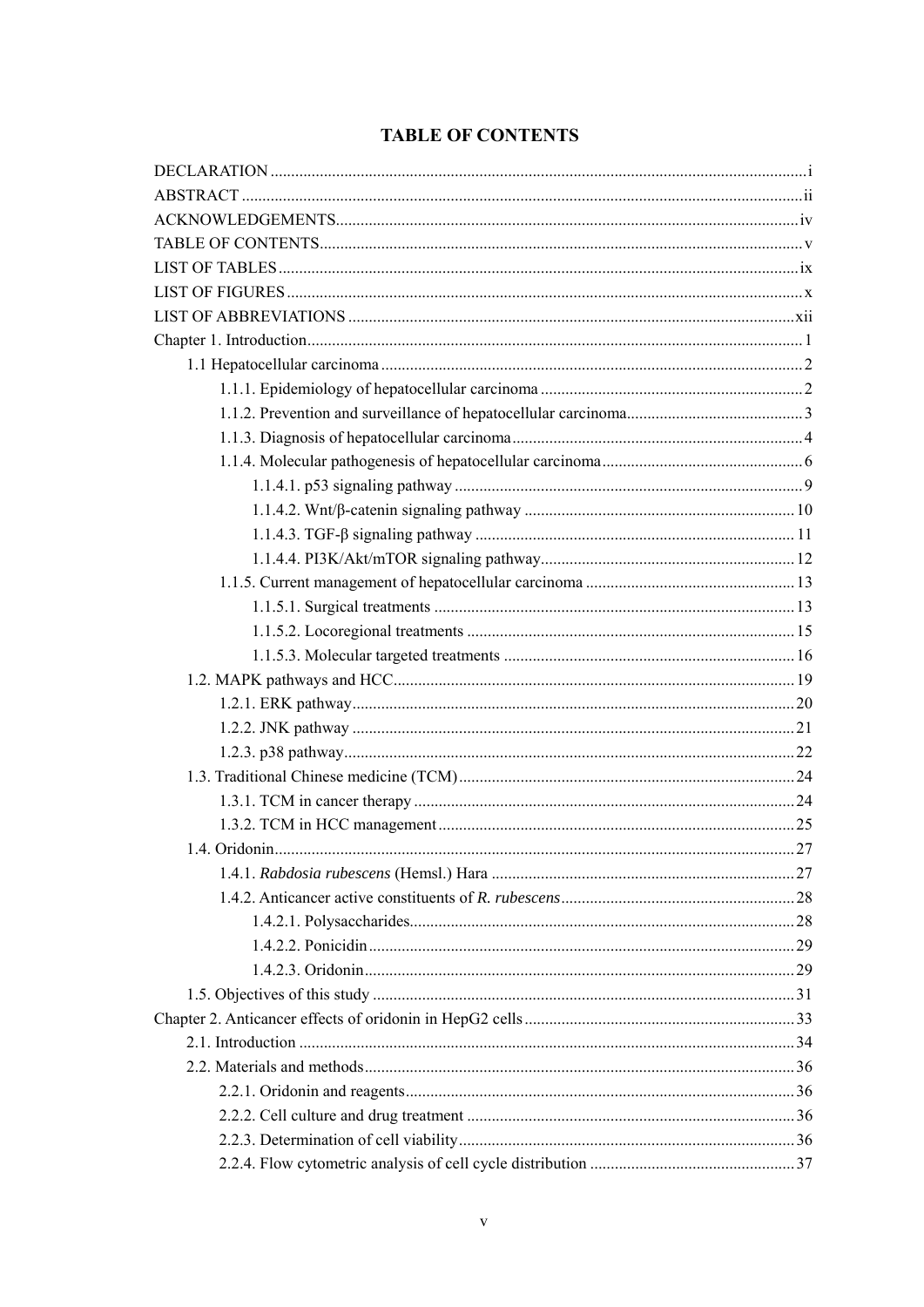| Chapter 3. Involvement of p53 and MAPK pathways in the apoptotic and G2/M arresting activities     |  |
|----------------------------------------------------------------------------------------------------|--|
|                                                                                                    |  |
|                                                                                                    |  |
|                                                                                                    |  |
|                                                                                                    |  |
|                                                                                                    |  |
|                                                                                                    |  |
|                                                                                                    |  |
|                                                                                                    |  |
|                                                                                                    |  |
|                                                                                                    |  |
|                                                                                                    |  |
| 3.3.1. Oridonin increased p-JNK, p-p38 and p-p53, and decreased p-ERK protein                      |  |
|                                                                                                    |  |
| 3.3.2. Oridonin increased the expression of p21 and the inactive form of cyclin B1/Cdc2            |  |
|                                                                                                    |  |
| 3.3.3. Oridonin inhibited Bcl-2 expression, promoted cytochrome c release, decreased               |  |
|                                                                                                    |  |
|                                                                                                    |  |
| Chapter 4. Proteomic identification of differentially expressed proteins in oridonin-treated HepG2 |  |
|                                                                                                    |  |
|                                                                                                    |  |
|                                                                                                    |  |
|                                                                                                    |  |
|                                                                                                    |  |
|                                                                                                    |  |
|                                                                                                    |  |
|                                                                                                    |  |
|                                                                                                    |  |
|                                                                                                    |  |
|                                                                                                    |  |
|                                                                                                    |  |
|                                                                                                    |  |
|                                                                                                    |  |
|                                                                                                    |  |
|                                                                                                    |  |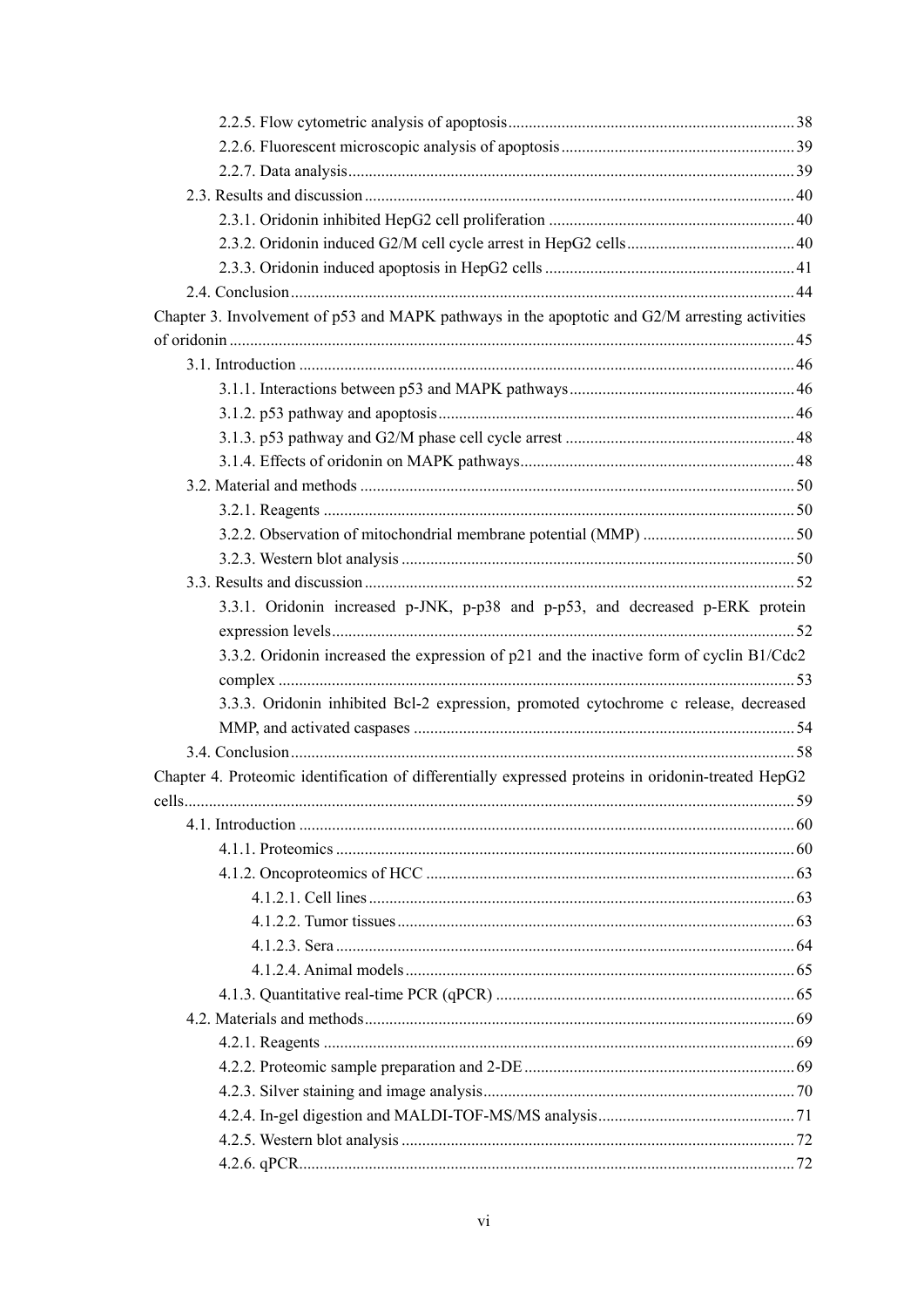| 4.3.1. Differentially expressed proteins in oridonin-treated HepG2 cells 74                       |  |
|---------------------------------------------------------------------------------------------------|--|
|                                                                                                   |  |
|                                                                                                   |  |
|                                                                                                   |  |
|                                                                                                   |  |
|                                                                                                   |  |
|                                                                                                   |  |
|                                                                                                   |  |
|                                                                                                   |  |
|                                                                                                   |  |
| Chapter 5. Roles of proteins hnRNP-C1/C2, hnRNP-E1 and Hsp70.1 identified by proteomics in        |  |
|                                                                                                   |  |
|                                                                                                   |  |
|                                                                                                   |  |
|                                                                                                   |  |
| 5.2.2. HnRNP-C1/C2 and hnRNP-E1 PCR amplification, digestion and DNA fragments                    |  |
|                                                                                                   |  |
|                                                                                                   |  |
|                                                                                                   |  |
|                                                                                                   |  |
|                                                                                                   |  |
|                                                                                                   |  |
|                                                                                                   |  |
|                                                                                                   |  |
|                                                                                                   |  |
| 5.3.3. Over-expression of hnRNP-C1/C2 did not affect the anti-proliferative activity of           |  |
|                                                                                                   |  |
| 5.3.4. Hsp70.1 knockdown increased the anti-proliferative effect of oridonin 110                  |  |
|                                                                                                   |  |
| Chapter 6. Involvement of ER stress and oxidative stress in the anticancer effects of oridonin in |  |
|                                                                                                   |  |
|                                                                                                   |  |
|                                                                                                   |  |
|                                                                                                   |  |
|                                                                                                   |  |
|                                                                                                   |  |
|                                                                                                   |  |
|                                                                                                   |  |
|                                                                                                   |  |
|                                                                                                   |  |
|                                                                                                   |  |
| 6.3.2. Effects of knockdown of IRE-1, PERK or CHOP on the anti-proliferative effect of            |  |
|                                                                                                   |  |